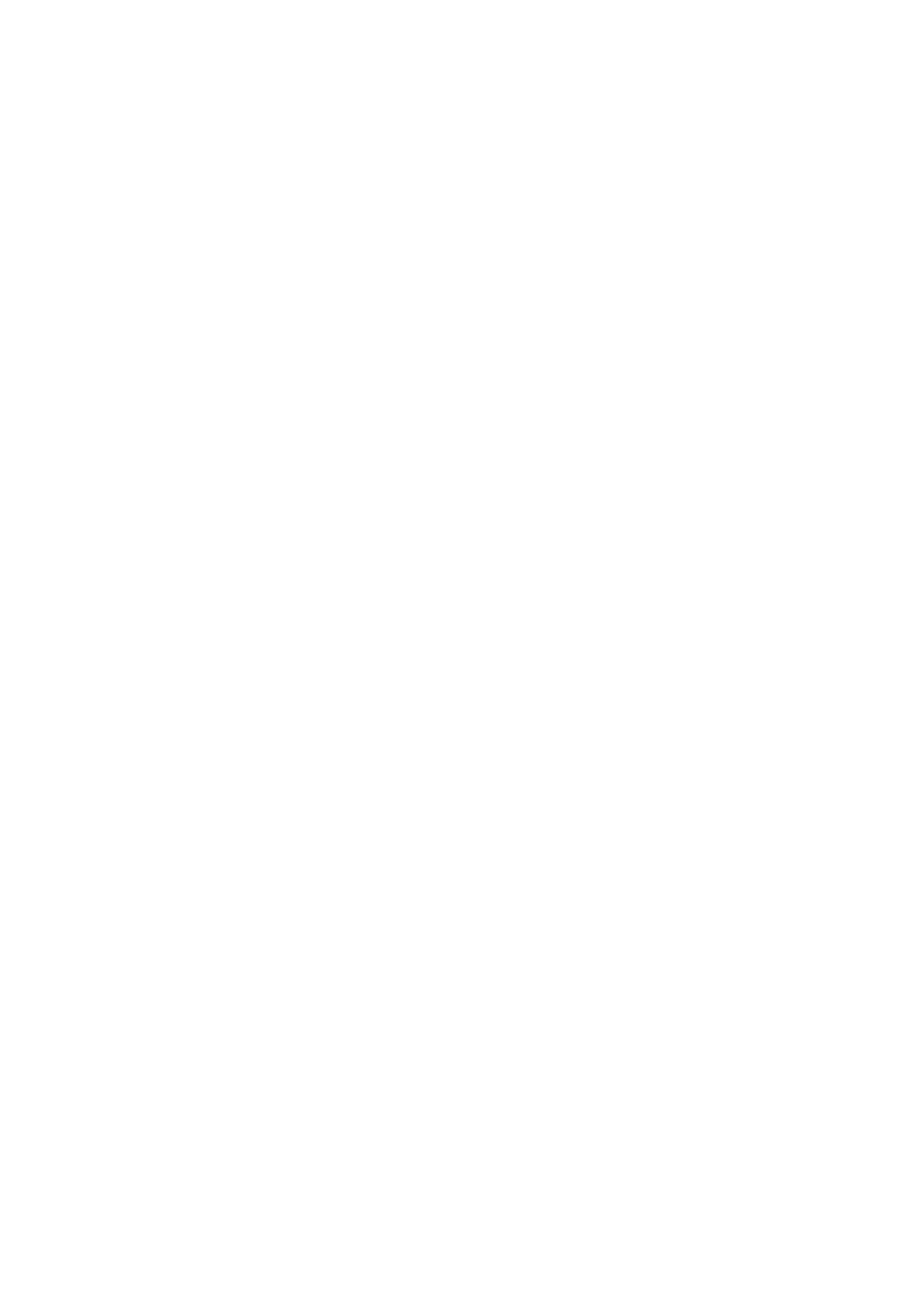

Note: a roll-call was conducted that ascertained the following members were in attendance at the commencement of the meeting:

| <b>Member</b>               |              | <b>Member</b>               |   |
|-----------------------------|--------------|-----------------------------|---|
| Cr C Darby                  | $\checkmark$ | Cr S Henderson              | ✓ |
| Cr J Bartley                |              | Cr R Hills                  | ✓ |
| Cr C Casey                  | $\checkmark$ | Cr T Mulholland             |   |
| Deputy Mayor BC Cashmore    | $\checkmark$ | Cr D Newman                 | ✓ |
| Cr E Collins                | $\checkmark$ | Cr G Sayers                 | ✓ |
| Cr P Coom                   | $\checkmark$ | Cr D Simpson                | ✓ |
| Cr L Cooper                 | $\checkmark$ | Cr S Stewart                | ✓ |
| Cr A Dalton                 | $\checkmark$ | Cr W Walker                 | ✓ |
| Cr A Filipaina              | $\checkmark$ | Cr J Watson                 | ✓ |
| Cr C Fletcher               | $\checkmark$ | <b>IMSB Member K Wilson</b> | ✓ |
| Mayor P Goff                | $\checkmark$ | Cr P Young                  | ✓ |
| <b>IMSB Member T Henare</b> | $\checkmark$ |                             |   |

# **1 Apologies**

Resolution number PLA/2022/36 MOVED by Cr A Filipaina, seconded by Cr C Darby:

# **That the Planning Committee:**

**a) accept the apologies from: Early Departure**

> **Cr E Collins Cr S Henderson**

> > **CARRIED**

# **2 Declaration of Interest**

There were no declarations of interest.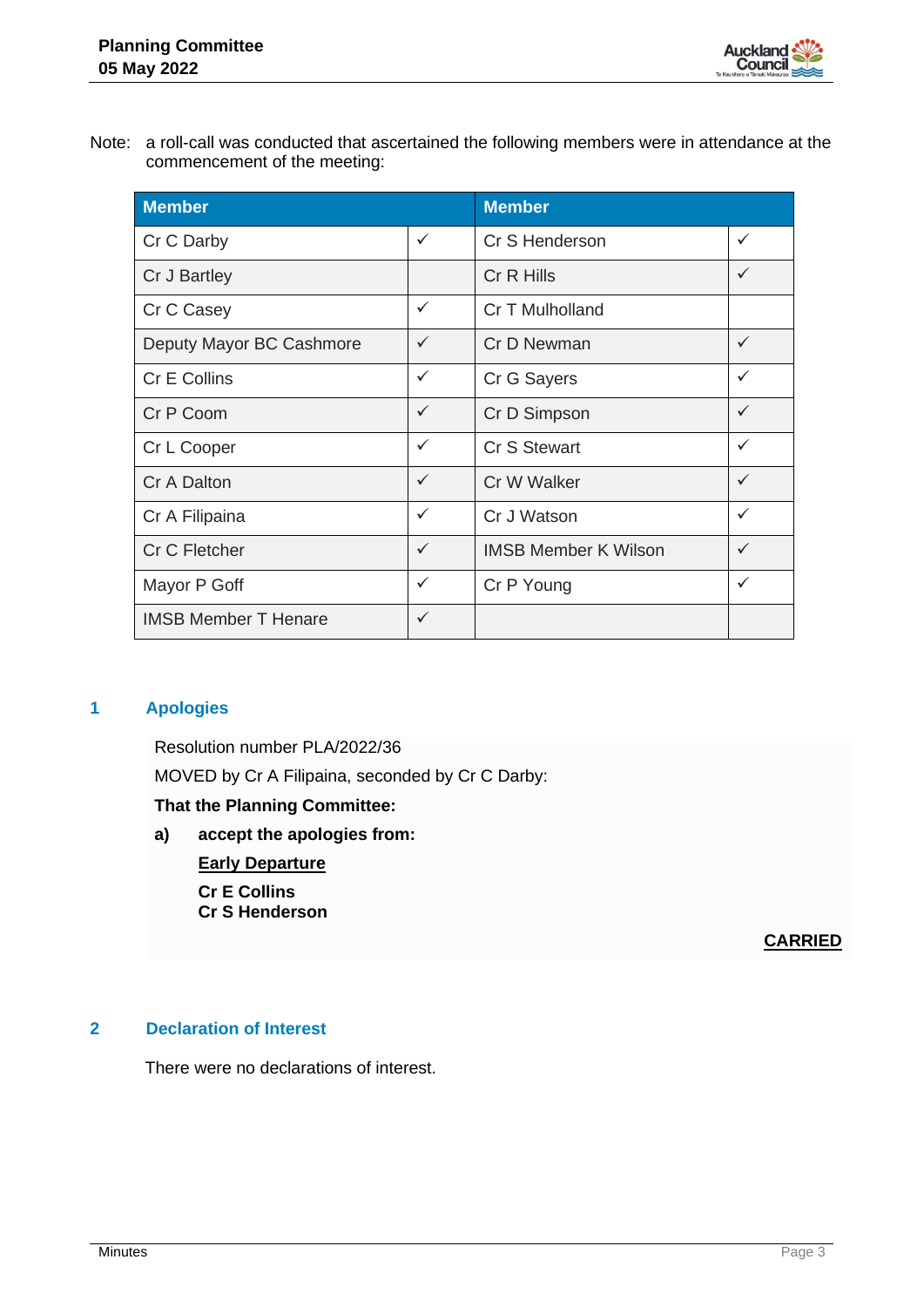

# **3 Confirmation of Minutes**

Resolution number PLA/2022/37

MOVED by Cr C Darby, seconded by Cr A Filipaina:

## **That the Planning Committee:**

**a) confirm the ordinary minutes of its meeting, held on Thursday, 31 March 2022, including the confidential section, as a true and correct record.**

**CARRIED**

# **4 Petitions**

There were no petitions.

# **5 Public Input**

# **5.1 Public Input: Bike Auckland - Auckland Cycling and Micromobility Business Case**

A presentation was provided. A copy is attached to the official minutes and is available on the Auckland Council website as a minutes attachment.

*Cr T Mulholland joined the meeting remotely at 10.05 am. Cr J Bartley joined the* meeting *remotely at 10.09 am.*

Resolution number PLA/2022/38

MOVED by Cr A Dalton, seconded by Cr L Cooper:

#### **That the Planning Committee:**

**a) receive the public input from Bike Auckland regarding the Auckland Micromobility and Cycling and Micromobility Business Case and thank Tony Mitchell for attending the meeting.** 

#### **CARRIED**

#### **Attachments**

A 05 May 2022, Planning Committee: Item 5.1 - Public Input: Bike Auckland - Auckland Cycling and Micromobility Business Case, presentation

## **5.2 Public Input: Screen Industry's Sites of Significance Working Group - filming on sites of significance**

Supporting information was provided. A copy is attached to the official minutes and is available on the Auckland Council website as a minutes attachment.

Note: changes to the original recommendations, adding new clauses b), c), d) and e), were made with the agreement of the meeting.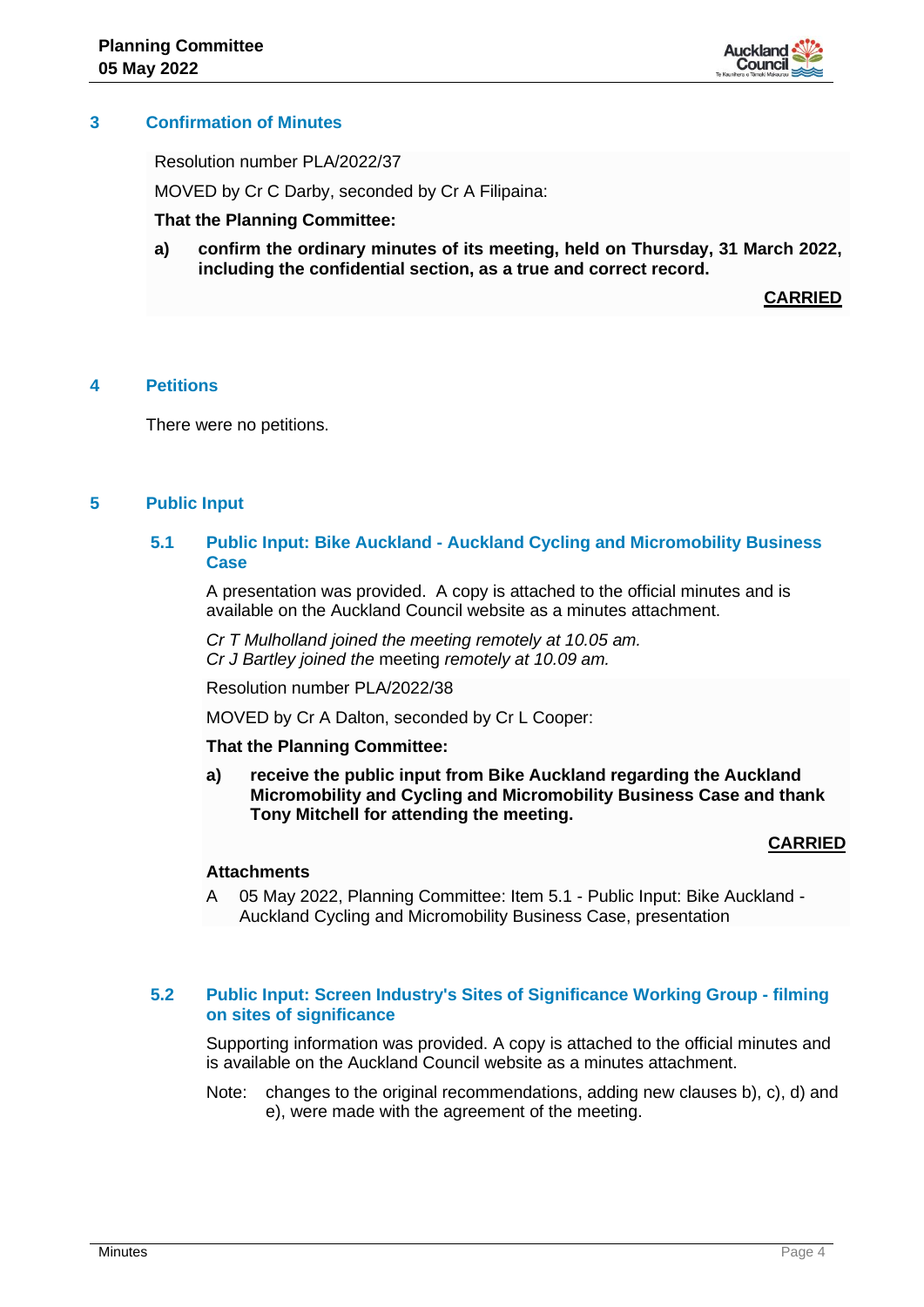

Resolution number PLA/2022/39

MOVED by Cr L Cooper, seconded by Cr S Henderson:

**That the Planning Committee:**

- **a) thank Kristian Eek from the Screen Industry's Sites of Significance Working Group for the presentation regarding filming on the Sites and Places of Significance to Mana Whenua identified in the Auckland Unitary Plan.**
- **b) acknowledge the importance of these sites to Mana Whenua.**
- **c) acknowledge the concerns raised by the screen industry.**
- **d) note that Screen Auckland (part of Auckland Unlimited) and staff within the council's Plans and Places department are aware of the issues and are looking to engage with all Mana Whenua entities and the Screen Industry as soon as practicable to identify potential solutions to the concerns raised by the Screen Industry.**
- **e) request that staff report back to the Planning Committee on this matter once discussions with all Mana Whenua entities have taken place.**

**CARRIED**

#### **Attachments**

A 05 May 2022, Planning Committee: Item 5.2 - Public Input: Screen Industry's Sites of Significance Working Group - filming on sites of significance, supporting information

#### **6 Local Board Input**

There was no local board input.

# **7 Extraordinary Business**

There was no extraordinary business.

## **8 Resolutions from the Aotea/Great Barrier, Waiheke and Waitematā Local Boards regarding concerns about helicopter activity**

A presentation was provided. A copy is attached to the official minutes and is available on the Auckland Council website as a minutes attachment.

Note: changes to the original recommendations, amending clauses a), c), d), e), and g), and adding new clauses f) and j), were made with the agreement of the meeting.

*Cr S Henderson left the meeting at 11.29 am.*

Resolution number PLA/2022/40

MOVED by Cr C Darby, seconded by Cr P Coom:

## **That the Planning Committee:**

**a) acknowledge the concerns raised by the Aotea/Great Barrier Local Board, the Waiheke Local Board and Mana Whenua (via the Aotea/Great Barrier Local Board) regarding helicopter activity managed under the Auckland Council District Plan (Hauraki Gulf Islands Section).**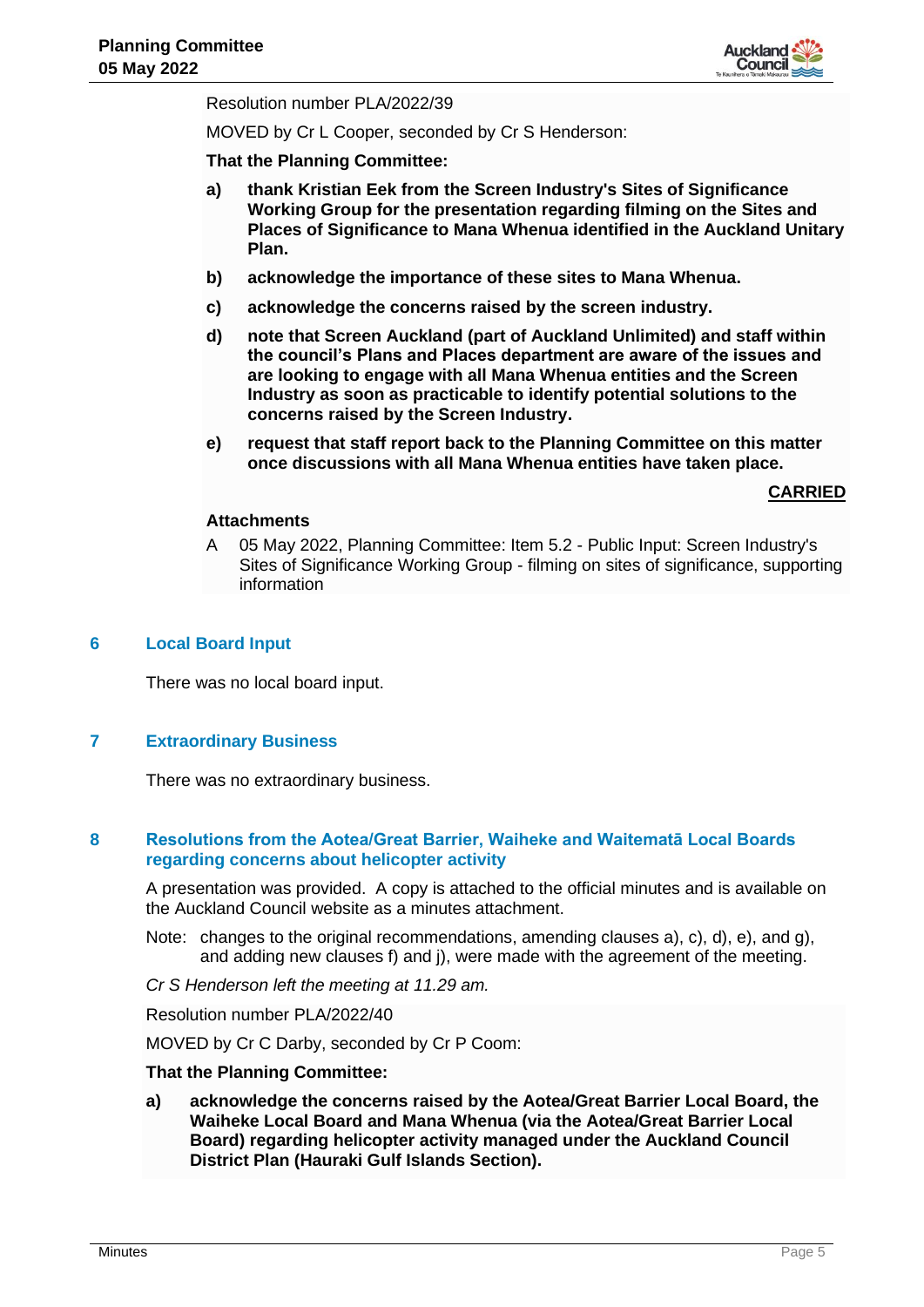

- **b) acknowledge the concerns raised by Waitematā Local Board regarding helicopter activity managed under the Auckland Unitary Plan.**
- **c) note that the Compliance and Monitoring department has commenced a project to analyse consent conditions including flight log information from helicopter resource consent holders on Waiheke Island and central Auckland where this is a condition of consent in order to determine extent of compliance and assist with an evidence-base of effects.**
- **d) note that staff will be working with the Civil Aviation Authority to analyse available flight tracking data to obtain an overview of current and historic levels and patterns of helicopter activity in the Auckland region.**
- **e) request that once the compliance investigation is complete, a report is prepared for the Planning Committee providing an analysis of results together with an assessment of the options available to address helicopter activity in the Auckland region.**
- **f) request that a comprehensive Resource Consents practice and guidance note be re-issued.**
- **g) note the initial advice from staff that the legal tests for prohibited activity status are very high and would be an extremely difficult position to establish for the landing and take-off of helicopters across residential and coastal areas as part of any plan change, and is not recommended by staff.**
- **h) note that due to current pressures arising from the government's extensive policy programme (and in particular the impact of the Resource Management (Enabling Housing Supply and Other Matters) Act, at this point in time the Plans and Places department does not have the capacity to evaluate, and if appropriate, prepare a plan change to the Auckland Council District Plan (Hauraki Gulf Islands Section) relating to helicopter activity.**
- **i) note that the council's Māori Heritage team is working with mana whenua to identify and protect sites and places of significance to Mana Whenua on Aotea/Great Barrier Island.**
- **j) note that as a matter of priority council staff will consider options for providing interim protection measures from helicopter activity for sites of significance to Mana Whenua on Aotea Great Barrier.**

# **CARRIED**

# **Attachments**

A 05 May 2022, Planning Committee: Item 8 - Resolutions from the Aotea/Great Barrier, Waiheke and Waitematā Local Boards regarding concerns about helicopter activity, presentation

The meeting adjourned at 11.48pm and reconvened at 12.00pm.

# **9 Auckland Cycling and Micromobility Programme Business Case**

A presentation was provided. A copy is attached to the official minutes and is available on the Auckland Council website as a minutes attachment.

The Draft Cycling and Micromobility Programme Business Case is available on the Auckland Transport website at the following link: [https://at.govt.nz/about-us/transport-plans](https://at.govt.nz/about-us/transport-plans-strategies/)[strategies/](https://at.govt.nz/about-us/transport-plans-strategies/)

Note: changes to the original recommendations, amending clauses a), c), c) i), and d), and adding new clause b), were made with the agreement of the meeting.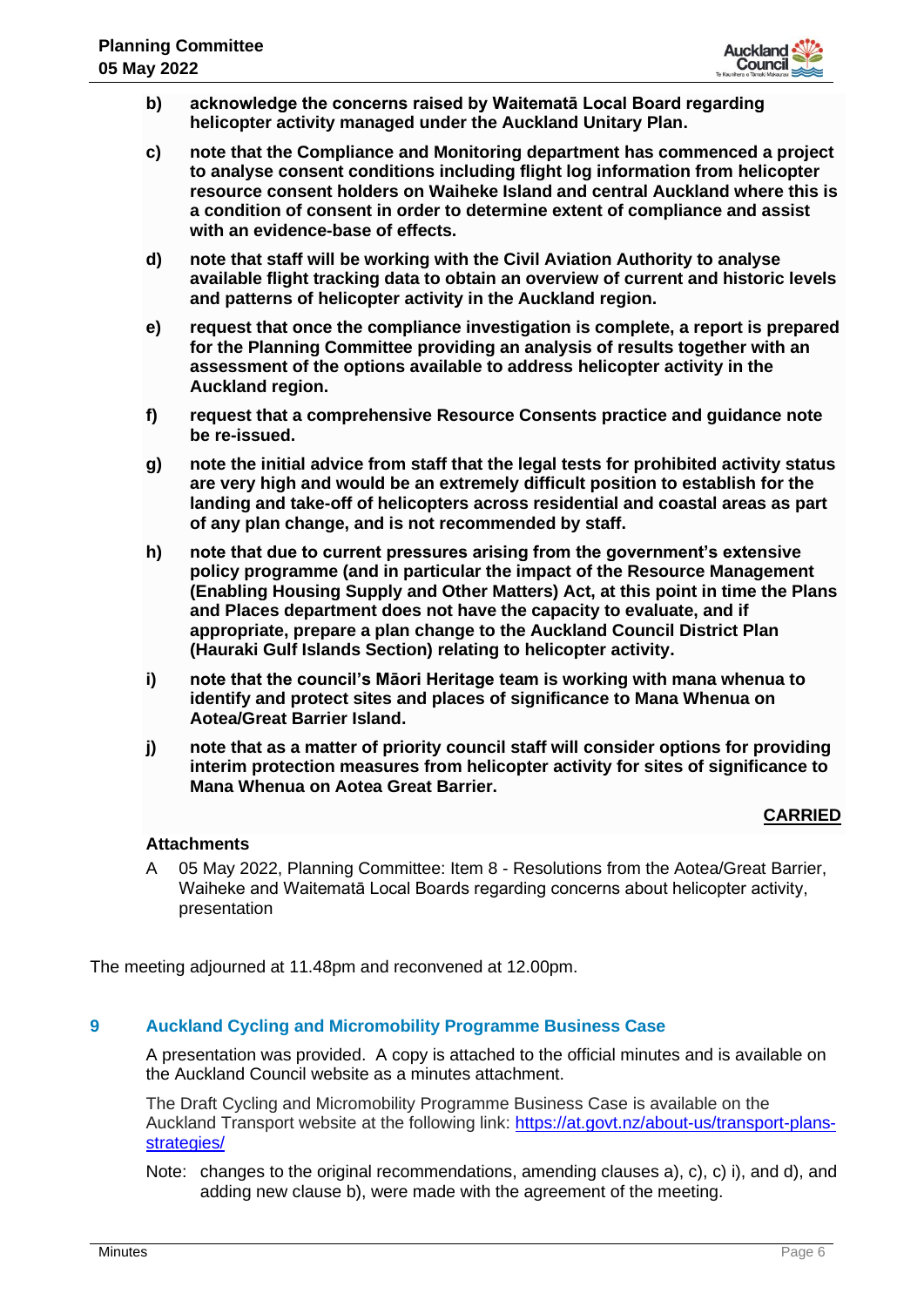

MOVED by Cr A Dalton, seconded by Cr P Coom:

That the Planning Committee:

- a) endorse the direction and intent of the Auckland Cycling and Micromobility Programme Business Case as a prioritisation approach and pathway towards achieving the 7% cycling mode share goal by distance by 2030 of the Te Tāruke-ā-Tāwhiri: Auckland's Climate Plan and contribution to the 40% reduction in deaths and serious injuries by 2031 set out in Road to Zero.
- b) note that additional policy changes would be needed to reach the 7% cycling mode share goal by distance and that Attachment A of the agenda report outlines examples of these changes though further investigation of impacts is required.
- c) note that while approval of additional funding is not sought at this stage, achievement of the aspirations of Te Tāruke-ā-Tāwhiri: Auckland's Climate Plan goal of 7% cycling mode share by distance by 2030 would require:
	- i) an increase in capital funding from \$306 million to \$2 billion (for cycling connections, focus areas, cycle parking, and customer growth initiatives), which would need to be considered in future funding processes, including the Regional Land Transport Plan and Long-term Plan;
	- ii) implementation of the current cycling and multi-modal projects of the 2021-2031 Regional Land Transport Plan;
	- iii) currently unfunded projects such as Connected Communities and Airport to Botany that have crucial safe cycling connections being funded for implementation;
	- iv) a significant proportion of the Auckland Cycling and Micromobility Programme Business Case's policy recommendations being implemented by Auckland Transport, its partners, Government, and other parties; and
	- v) additional OPEX to enable delivery of the full suite of recommended Customer Growth Initiatives.
- d) note that the Auckland Transport Board will consider final endorsement of the Auckland Cycling and Micromobility Programme Business Case following the Planning Committee's endorsement of direction and intent of the Programme Business Case.
- e) note that changes are required to current procurement and funding settings to enable delivery of the recommended Auckland Cycling and Micromobility Programme Business Case investment programme over the next decade.

The meeting adjourned at 12.06pm and reconvened at 12.45pm.

Cr Bartley, Cr Collins and Cr Henderson were not present.

- *Cr E Collins returned to the meeting at 1.19pm.*
- *Cr S Henderson returned to the meeting remotely at 1.56pm.*
- *Cr J Bartley returned to the meeting at 2.07pm.*
- Note: Following discussion, an additional change to the motion was incorporated under clause b).

MOVED by Cr A Dalton, seconded by Cr P Coom:

That the Planning Committee:

a) endorse the direction and intent of the Auckland Cycling and Micromobility Programme Business Case as a prioritisation approach and pathway towards achieving the 7% cycling mode share goal by distance by 2030 of the Te Tāruke-ā-Tāwhiri: Auckland's Climate Plan and contribution to the 40% reduction in deaths and serious injuries by 2031 set out in Road to Zero.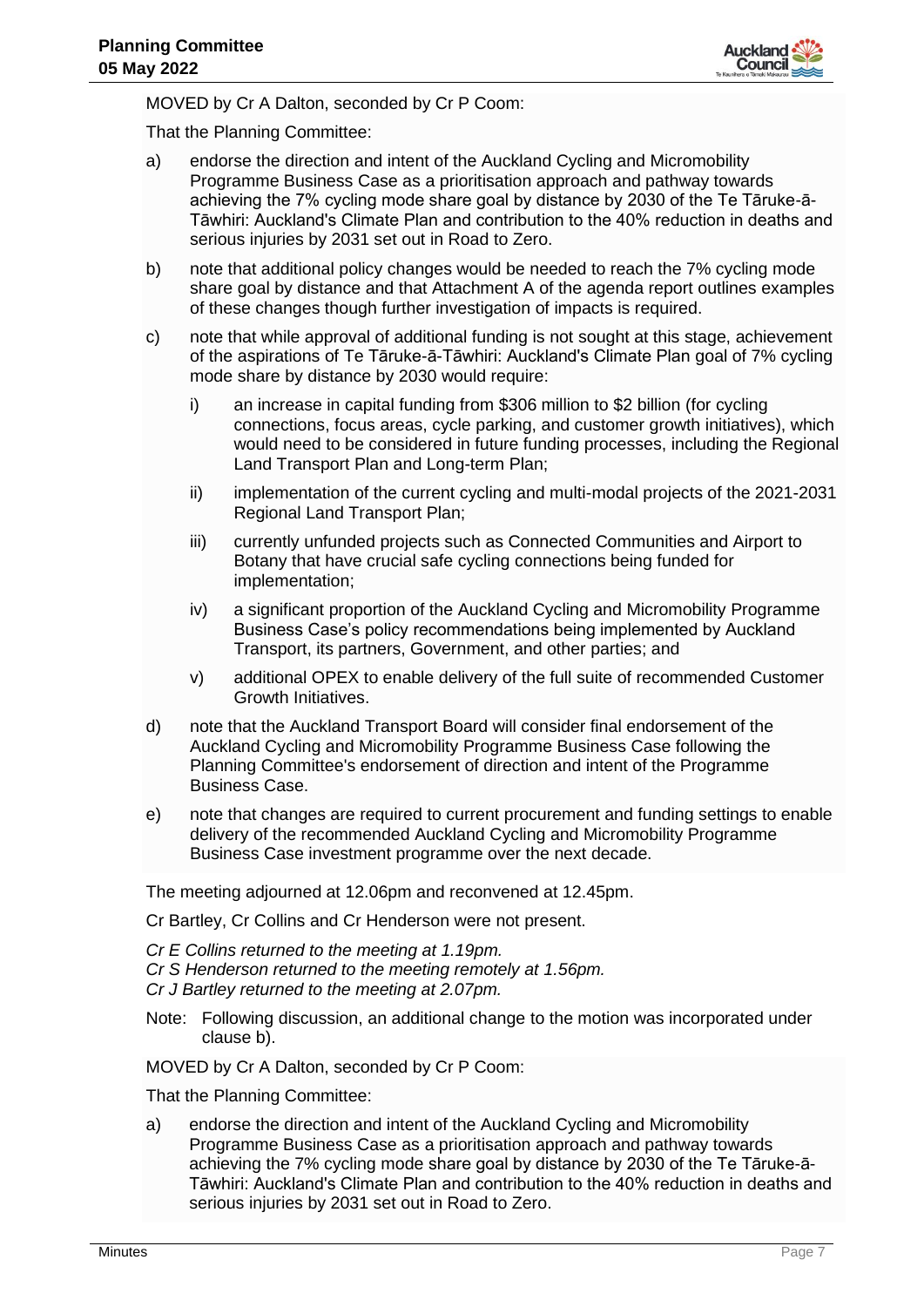

- b) note that additional policy changes would be needed to reach the 7% cycling mode share goal by distance and that Attachment A of the agenda report outlines examples of these changes, but further notes that the committee does not support limiting/removing staff parking in schools.
- c) note that while approval of additional funding is not sought at this stage, achievement of the aspirations of Te Tāruke-ā-Tāwhiri: Auckland's Climate Plan goal of 7% cycling mode share by distance by 2030 would require:
	- i) an increase in capital funding from \$306 million to \$2 billion (for cycling connections, focus areas, cycle parking, and customer growth initiatives), which would need to be considered in future funding processes, including the Regional Land Transport Plan and Long-term Plan;
	- ii) implementation of the current cycling and multi-modal projects of the 2021-2031 Regional Land Transport Plan;
	- iii) currently unfunded projects such as Connected Communities and Airport to Botany that have crucial safe cycling connections being funded for implementation;
	- iv) a significant proportion of the Auckland Cycling and Micromobility Programme Business Case's policy recommendations being implemented by Auckland Transport, its partners, Government, and other parties; and
	- v) additional OPEX to enable delivery of the full suite of recommended Customer Growth Initiatives.
- d) note that the Auckland Transport Board will consider final endorsement of the Auckland Cycling and Micromobility Programme Business Case following the Planning Committee's endorsement of direction and intent of the Programme Business Case.
- e) note that changes are required to current procurement and funding settings to enable delivery of the recommended Auckland Cycling and Micromobility Programme Business Case investment programme over the next decade.

Following debate, the motion was put in parts.

Resolution number PLA/2022/41

MOVED by Cr A Dalton, seconded by Cr P Coom:

#### **That the Planning Committee:**

**a) endorse the direction and intent of the Auckland Cycling and Micromobility Programme Business Case as a prioritisation approach and pathway towards achieving the 7% cycling mode share goal by distance by 2030 of the Te Tārukeā-Tāwhiri: Auckland's Climate Plan and contribution to the 40% reduction in deaths and serious injuries by 2031 set out in Road to Zero**

A division was called for, voting on which was as follows:

| <u>For</u>                            | <b>Against</b> | <b>Abstained</b>            |
|---------------------------------------|----------------|-----------------------------|
| Cr J Bartley                          | Cr D Newman    | Cr C Fletcher               |
| Cr C Casey                            | Cr G Sayers    | <b>IMSB Member T Henare</b> |
| Deputy Mayor BC Cashmore Cr S Stewart |                | Cr T Mulholland             |
| Cr E Collins                          |                | Cr D Simpson                |
| Cr P Coom                             |                | Cr W Walker                 |
| Cr L Cooper                           |                | Cr J Watson                 |
| Cr A Dalton                           |                | <b>IMSB Member K Wilson</b> |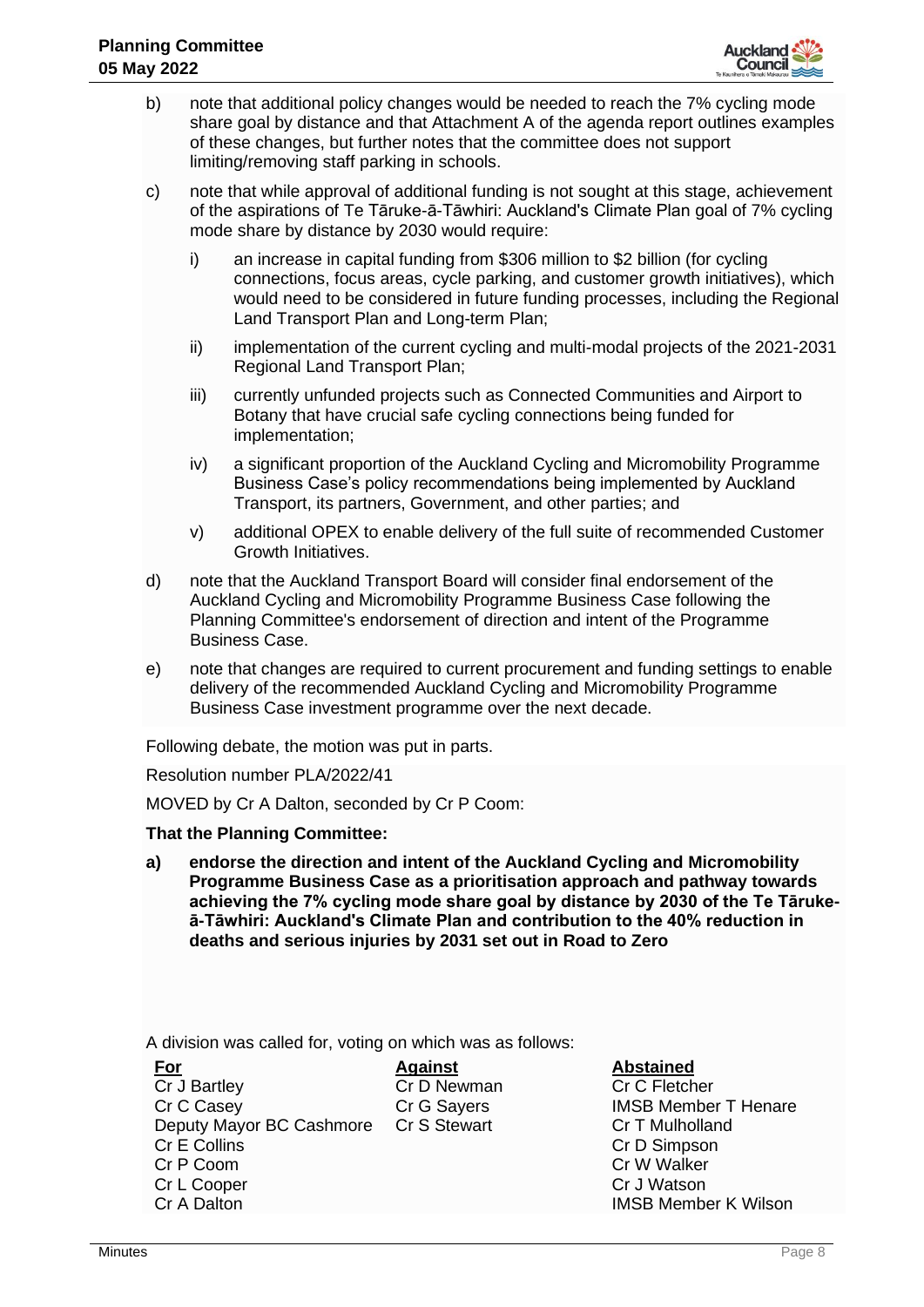

Cr C Darby Cr A Filipaina Mayor P Goff Cr S Henderson Cr R Hills Cr P Young

The motion was declared CARRIED by 13 votes to 3, with 7 abstentions.

**CARRIED**

At 3.55pm, it was:

**Extension of Meeting Time**

Resolution number PLA/2022/42

MOVED by Cr C Darby, seconded by Cr L Cooper:

#### **That the Planning Committee:**

**a) agree pursuant to Standing Order 1.1.3, that an extension of time be granted, until the business of the agenda is complete.**

**CARRIED**

Resolution number PLA/2022/43

MOVED by Cr A Dalton, seconded by Cr P Coom:

**That the Planning Committee:**

- **b) note that additional policy changes would be needed to reach the 7% cycling mode share goal by distance and that Attachment A of the agenda report outlines examples of these changes, but further notes that the committee does not support limiting/removing staff parking in schools.**
- **c) note that while approval of additional funding is not sought at this stage, achievement of the aspirations of Te Tāruke-ā-Tāwhiri: Auckland's Climate Plan goal of 7% cycling mode share by distance by 2030 would require:**
	- **i) an increase in capital funding from \$306 million to \$2 billion (for cycling connections, focus areas, cycle parking, and customer growth initiatives), which would need to be considered in future funding processes, including the Regional Land Transport Plan and Long-term Plan;**
	- **ii) implementation of the current cycling and multi-modal projects of the 2021-2031 Regional Land Transport Plan;**
	- **iii) currently unfunded projects such as Connected Communities and Airport to Botany that have crucial safe cycling connections being funded for implementation;**
	- **iv) a significant proportion of the Auckland Cycling and Micromobility Programme Business Case's policy recommendations being implemented by Auckland Transport, its partners, Government, and other parties; and**
	- **v) additional OPEX to enable delivery of the full suite of recommended Customer Growth Initiatives.**
- **d) note that the Auckland Transport Board will consider final endorsement of the Auckland Cycling and Micromobility Programme Business Case following the Planning Committee's endorsement of direction and intent of the Programme Business Case.**
- **e) note that changes are required to current procurement and funding settings to enable delivery of the recommended Auckland Cycling and Micromobility Programme Business Case investment programme over the next decade.**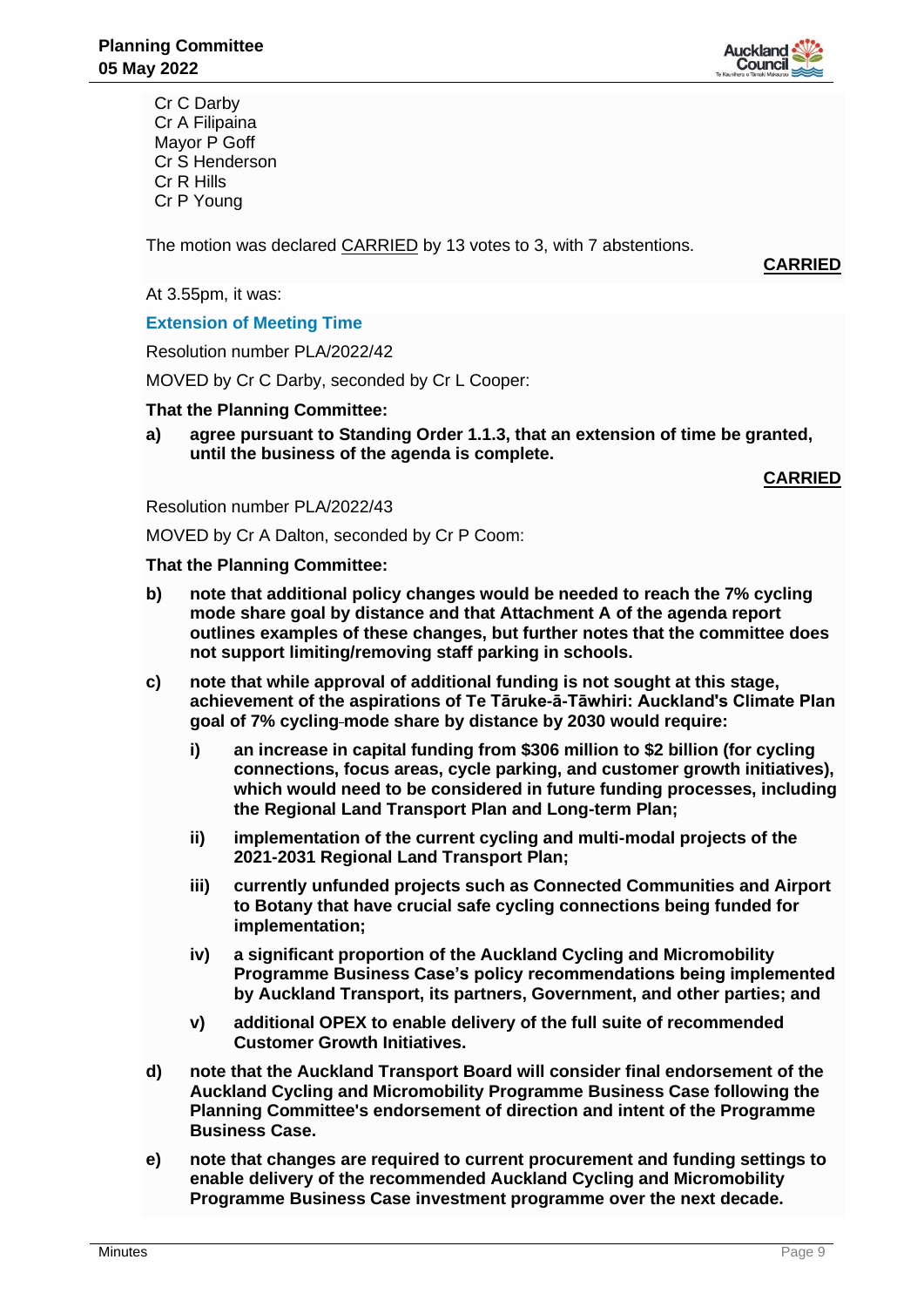

#### **CARRIED**

- Note: Pursuant to Standing Order 1.8.3, the following councillors requested their abstention from the vote be recorded:
	- Cr C Fletcher
	- IMSB Member T Henare
	- Cr T Mulholland
	- Cr G Sayers
	- Cr D Simpson
	- Cr S Stewart
	- Cr W Walker
	- Cr J Watson
	- IMSB Member K Wilson

## **Attachments**

A 05 May 2022, Planning Committee: Item 9 - Auckland Cycling and Micromobility Programme Business Case, presentation

The meeting adjourned at 3.58pm and reconvened at 4.10pm.

**10 Proposed Plan Change 54 to the Auckland Unitary Plan (Operative in Part) and Proposed Plan Modification 13 to the Auckland Council District Plan Hauraki Gulf Islands Section to enable Rainwater Tank Installation in Residential and Rural Zones**

Resolution number PLA/2022/44

MOVED by Cr C Darby, seconded by Cr L Cooper:

#### **That the Planning Committee:**

- **a) approve Plan Change 54 to the Auckland Unitary Plan (Operative in Part) and Plan Modification 13 to the Auckland Council District Plan Hauraki Gulf Islands Section under clause 17(2) of Schedule 1 of the Resource Management Act 1991.**
- **b) request staff to complete the necessary statutory processes to publicly notify the date on which the plan change becomes operative as soon as possible, in accordance with the requirements in clause 20(2) of Schedule 1 of the Resource Management Act 1991.**

**CARRIED**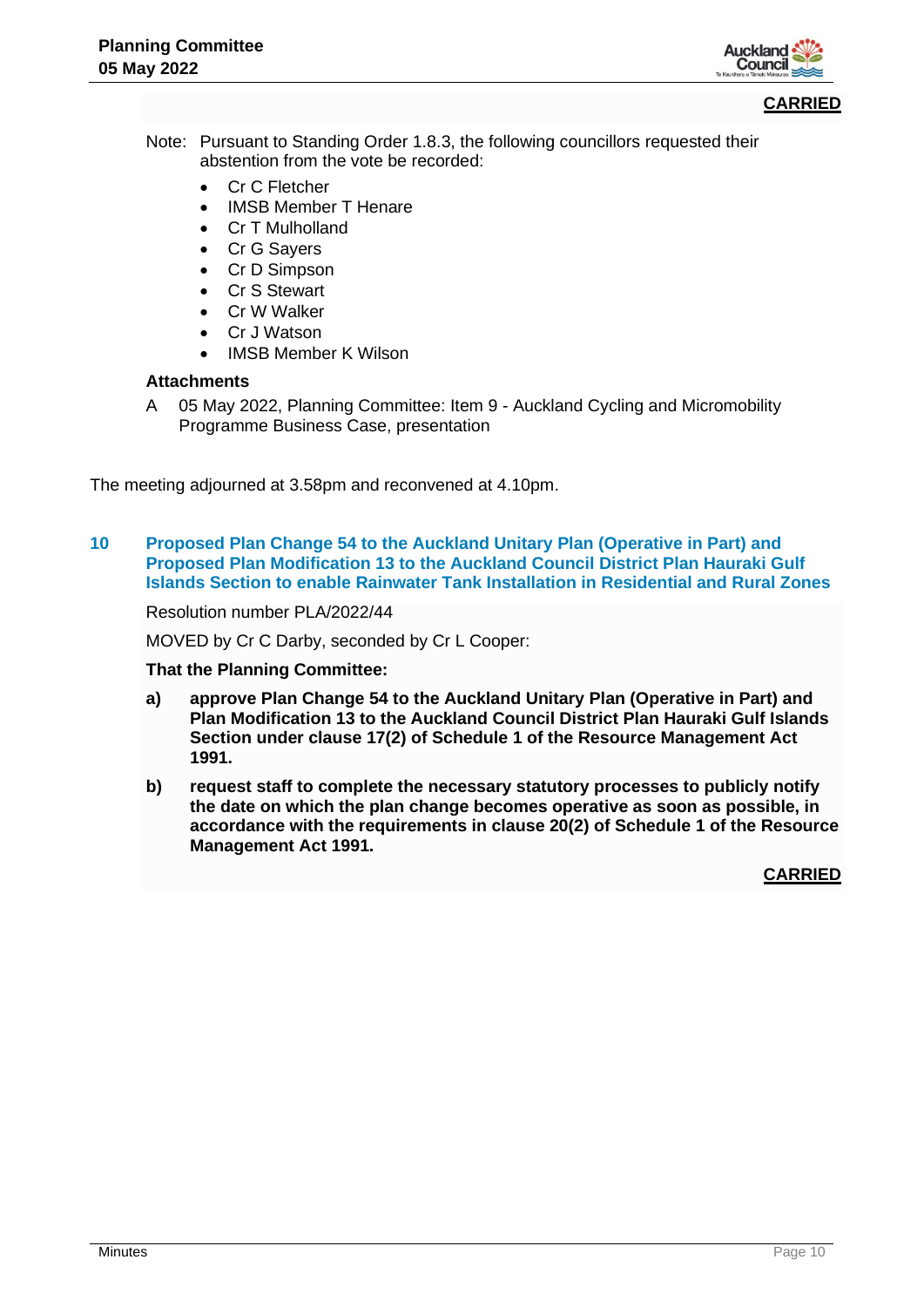

# **11 Summary of Planning Committee information items and briefings (including the forward work programme) – 31 March 2022**

Resolution number PLA/2022/45

MOVED by Cr J Bartley, seconded by Mayor P Goff:

#### **That the Planning Committee:**

- **a) tuhi / note the progress on the forward work programme included as Attachment A of the agenda report.**
- **b) tūtohi / receive the Summary of Planning Committee information items and briefings – 31 March 2022.**

## **CARRIED**

## **12 Summary of Confidential Decisions and related information released into Open**

Resolution number PLA/2022/46

MOVED by Cr J Bartley, seconded by Cr C Darby:

#### **That the Planning Committee:**

- **a) note the confidential decision and related information that is now publicly available:**
	- **i) National Policy Statement on Urban Development – Auckland Council Preliminary Response - Endorsement For Public Engagement report and decision from March 2022.**
	- **ii) Auckland Light Rail Update report and decision from September 2021.**

**CARRIED**

# **13 Summary of Planning Committee information items and briefings (including the forward work programme) – 5 May 2022**

Resolution number PLA/2022/47

MOVED by Cr C Darby, seconded by Cr J Bartley:

#### **That the Planning Committee:**

- **a) tuhi / note the progress on the forward work programme included as Attachment A of the agenda report.**
- **b) tūtohi / receive the Summary of Planning Committee information items and briefings – 5 May 2022.**

**CARRIED**

#### **14 Consideration of Extraordinary Items**

There was no consideration of extraordinary items.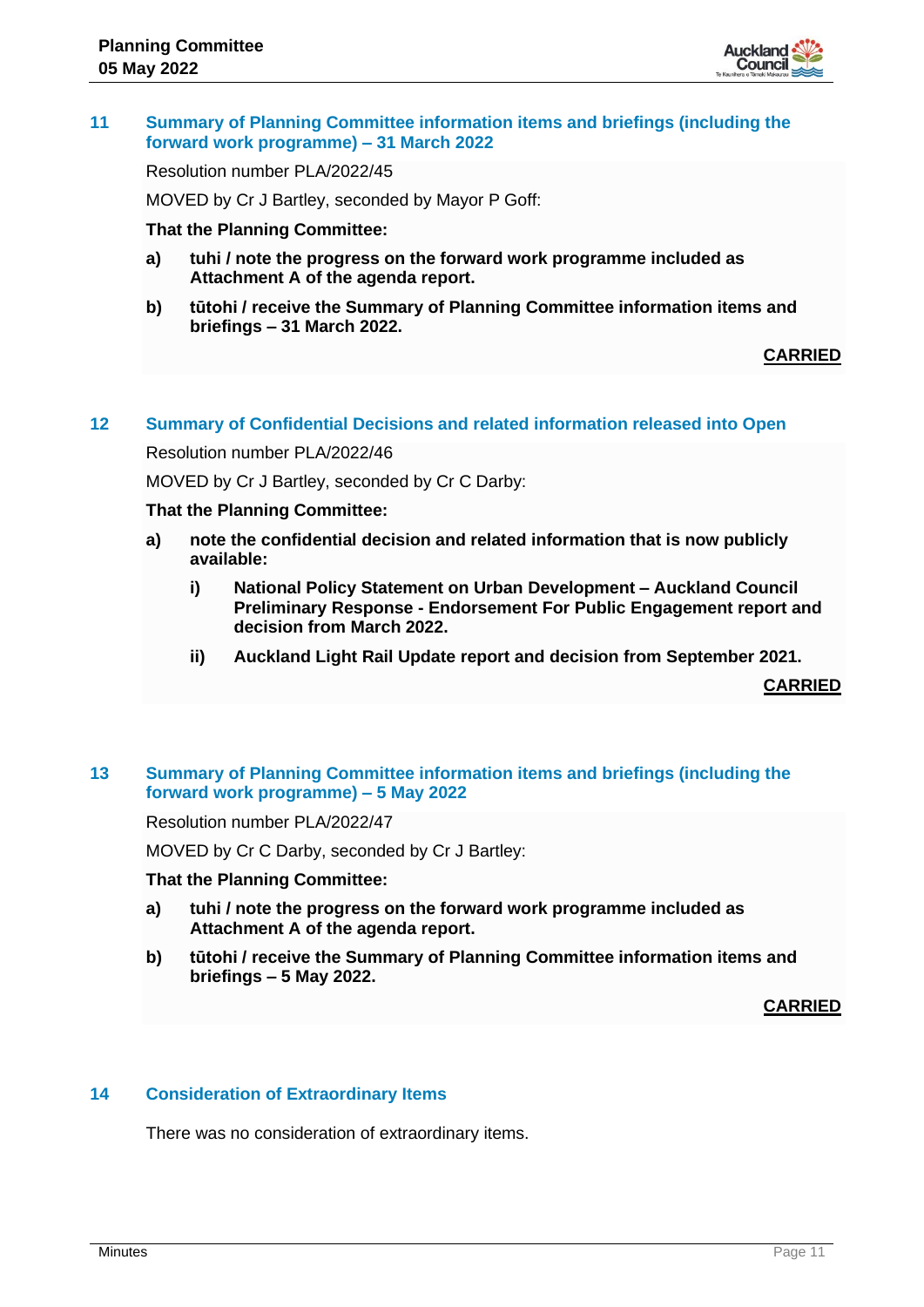

# **15 Procedural motion to exclude the public**

Resolution number PLA/2022/48

MOVED by Cr C Darby, seconded by Cr A Dalton:

# **That the Planning Committee:**

**a) exclude the public from the following part(s) of the proceedings of this meeting.**

**The general subject of each matter to be considered while the public is excluded, the reason for passing this resolution in relation to each matter, and the specific grounds under section 48(1) of the Local Government Official Information and Meetings Act 1987 for the passing of this resolution follows.**

**This resolution is made in reliance on section 48(1)(a) of the Local Government Official Information and Meetings Act 1987 and the particular interest or interests protected by section 6 or section 7 of that Act which would be prejudiced by the holding of the whole or relevant part of the proceedings of the meeting in public, as follows:**

| <b>Reason for passing this</b><br>resolution in relation to each<br>matter                                                                                                            | Particular interest(s) protected<br>(where applicable)                                                                                                                                                                                                                                                                                         | Ground(s) under section 48(1)<br>for the passing of this resolution                                                                                                                                |
|---------------------------------------------------------------------------------------------------------------------------------------------------------------------------------------|------------------------------------------------------------------------------------------------------------------------------------------------------------------------------------------------------------------------------------------------------------------------------------------------------------------------------------------------|----------------------------------------------------------------------------------------------------------------------------------------------------------------------------------------------------|
| The public conduct of the part of<br>the meeting would be likely to<br>result in the disclosure of<br>information for which good<br>reason for withholding exists<br>under section 7. | s7(2)(h) - The withholding of the<br>information is necessary to<br>enable the local authority to<br>carry out, without prejudice or<br>disadvantage, commercial<br>activities.<br>In particular, the report contains<br>information that may prejudice<br>the council's ability to negotiate<br>the sale and/or acquisition of<br>properties. | s48(1)(a)<br>The public conduct of the part of<br>the meeting would be likely to<br>result in the disclosure of<br>information for which good<br>reason for withholding exists<br>under section 7. |

# **C1 CONFIDENTIAL: Transit-Oriented Development in the Eastern Busway corridor**

# **C2 CONFIDENTIAL: Appeal on Plan Change 61 (Private) – Waipupuke**

| Reason for passing this<br>resolution in relation to each<br>matter                                                                                                                         | Particular interest(s) protected<br>(where applicable)                                                                                                                                                                                                                                                                                                                                                                                                                                                                                                                                                                              | Ground(s) under section 48(1)<br>for the passing of this resolution                                                                                                                                      |
|---------------------------------------------------------------------------------------------------------------------------------------------------------------------------------------------|-------------------------------------------------------------------------------------------------------------------------------------------------------------------------------------------------------------------------------------------------------------------------------------------------------------------------------------------------------------------------------------------------------------------------------------------------------------------------------------------------------------------------------------------------------------------------------------------------------------------------------------|----------------------------------------------------------------------------------------------------------------------------------------------------------------------------------------------------------|
| The public conduct of the part of<br>the meeting would be likely to<br>result in the disclosure of<br>information for which good<br>reason for withholding exists<br>under section 6 and 7. | s6(a) - The making available of<br>the information would be likely<br>to prejudice the maintenance of<br>the law, including the prevention,<br>investigation, and detection of<br>offences and the right to a fair<br>trial.<br>s7(2)(g) - The withholding of the<br>information is necessary to<br>maintain legal professional<br>privilege.<br>s7(2)(i) - The withholding of the<br>information is necessary to<br>enable the local authority to<br>carry on, without prejudice or<br>disadvantage, negotiations<br>(including commercial and<br>industrial negotiations).<br>In particular, the report contains<br>legal advice. | s48(1)(a)<br>The public conduct of the part of<br>the meeting would be likely to<br>result in the disclosure of<br>information for which good<br>reason for withholding exists<br>under section 6 and 7. |